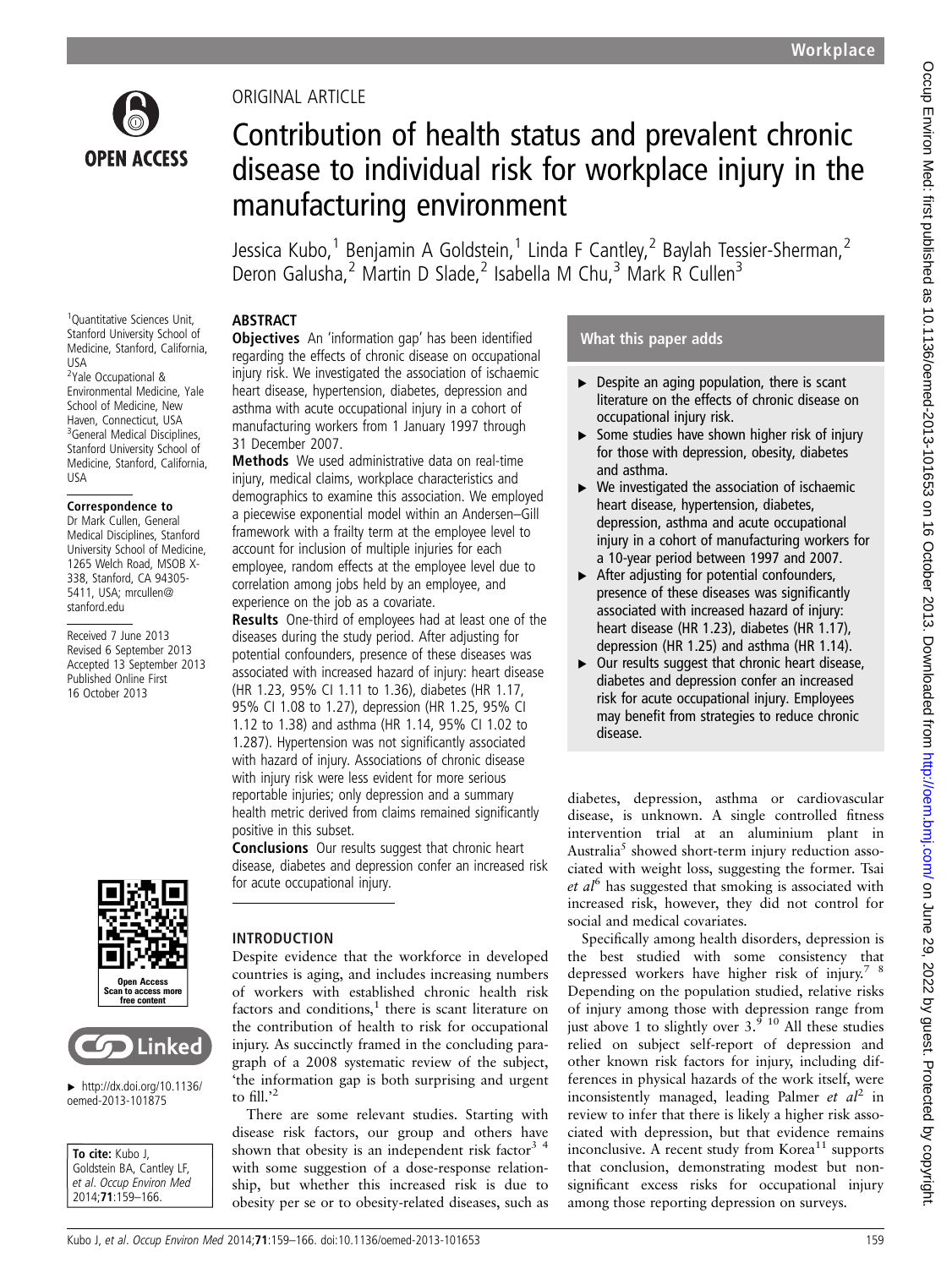Diabetes has been less well studied, but there is also some evidence suggesting that affected workers are at excess injury risk, with relative risks in the  $1.3-1.4$  range.<sup>2</sup> Notably, in the National Health Interview Survey results reported from 1996– 2005, covering almost 200 000 adult Americans, the risk was not significantly distinguished from 1 overall, though subgroups of sicker patients with diabetes had elevated risk.<sup>12</sup> In none of these studies could the potential negative bias introduced by differential job selection of those in poorer health be addressed.

Asthma, hay fever and the medications used to treat them have been the subject of several reported studies with mixed results. Sprince *et al*<sup>13</sup> show an odds ratio of 1.6 for asthma for injury among farmers, with even a higher risk among those working with livestock, but studies of allergy more generally in farmers and industrial workers have been contradictory.<sup>14</sup> <sup>15</sup> The evidence for hypertension and cardiovascular disease is even more limited, with no single study of sufficient quality or size to lend guidance.

In an effort to address this gap in the scientific literature, all the more pressing as the workforce ages and suffers high rates of chronic diseases,<sup>1</sup> we have exploited our rich data on almost 40 000 manufacturing workers of Alcoa at a range of medium to heavy production facilities in 24 states between 1997 and 2007; we truncated follow-up at this juncture to avoid any specific effects of the recession which impacted the industry heavily beginning in 2008. In previous reports, we have assessed the roles of overtime, job demand, sex, work organisation and time on job, in addition to the study of obesity referenced above (Souza et al, unpublished data,  $2013$ ).<sup>4 16–18</sup> Using an Andersen–Gill (AG) model with a piecewise exponential baseline hazard, and employee-level frailty term, we explore here the possibility that one or more prevalent chronic diseases or overall health status measured from health claims may explain some of the 'within-individual' risks previously modelled using a random frailty term.<sup>19 20 21</sup> Unlike previous studies, the use of exclusive and complete administrative health, injury and covariate data on the workers, and extensive knowledge about the jobs and their intrinsic risks, allows us to circumvent many of the limitations of the studies summarised above.

## METHODS

## Study population

The study population includes hourly—blue collar— manufacturing workers of a global aluminium company at 195 locations within the USA that were actively employed during the study period from 1 January 1997 through 31 December 2007. Data were obtained from a variety of sources including the employer's human resources databases, medical insurance claims data capturing each personal medical service, procedure, test or treatment provided and physician diagnosis for same, and a real-time incident management system established in 1989 in which details of every near-miss, first aid, or OSHA-recordable injury or incident are recorded within 48 h of occurrence. These sources are described in greater detail in previous publications.17 22 23 None of the data included are obtained from self-report.

As time to injury and experience on the job were of interest, only jobs that began after 1 January 1997 (incident jobs) were included in the cohort. For a given job to be included in the analysis, the employee needed to be eligible for company insurance during the duration of the job. Over 95% of the employees did, in fact, use the company plan except at three locations where a health maintenance organisation was heavily subscribed, so those plants were excluded. If, for a given job, the employee

was missing only 1 year of health insurance data, the last observation carried forward was used to impute the missing year of data.

#### Primary outcome

The primary outcome is the time in months from the start of a particular job to any acute injury on that job. All occupational injuries, including first aid only and Occupational Safety and Health Administration (OSHA)-reportable injuries, are recorded in the realtime incident management system soon after they occur. Acute injuries include events, such as chemical/thermal burns, bruises, cuts/abrasions, fractures, instantaneous musculoskeletal injuries, and other incidents of sudden onset. Chronic conditions or events that are cumulative in nature, those classified as 'near-misses', or not directly related to work, do not meet the criteria for acute injury.

Employees who were not injured during the study period were censored at the first occurrence of: job change (defined as a significant change in job title), death, change to non-active status, or the end of the study period on 31 December 2007. To be included as distinct outcomes, injuries had to occur at least 1 day apart.

## Primary exposure

The primary 'exposures' of interest were the presence of one of five disease states. Disease states were defined using medical claims data during the study period. We required one inpatient visit or two outpatient visits in the same calendar year of disease incidence; the disease was presumed to be present in every subsequent year as well. Asthma was defined using ICD9 codes of 493.XX and 496.XX; hypertension using 401.XX–404.XX; heart disease using 410.XX–414.XX; depression using 296.XX, 309.XX, and 311.XX; and diabetes using 250.XX.

## Secondary exposure

Risk score measures were calculated for each year based on medical claims data and provide a measure of general health. Scores are based on an algorithm provided by Verisk for prediction of subsequent health claims based on a previous year in commercially insured populations.<sup>24</sup> The risk score is a general metric for prediction of medical spending in the next year relative to the average employee at the company, and has been demonstrated by us and others to be a strongly associated, monotonically increasing predictor of absenteeism, disability and mortality (unpublished data). We incorporated risk score by year, aligning the previous year's risk score to the calendar year, and categorised scores into deciles in each year.

## Other covariates

Calendar year, age at start of job, race, sex, whether the job was the first job at the company for the employee, and several plant-level characteristics including: business type, smelter plant type, and union status of the plant were all considered as potential confounders of the relationship between disease states and acute injury. Further, as the hazard of injury decreases after 1 year on the job, $19$  we adjusted for more than 1 year of experience as a potential confounder.

## Statistical analysis

To compare employees with chronic conditions to those without, we used  $\chi^2$  tests of association for categorical variables, and t tests for continuous variables. All comparisons are to the group that did not have the disease in question during the study period (eg, for the heart disease column, the comparison is with those who did not have heart disease during the study period).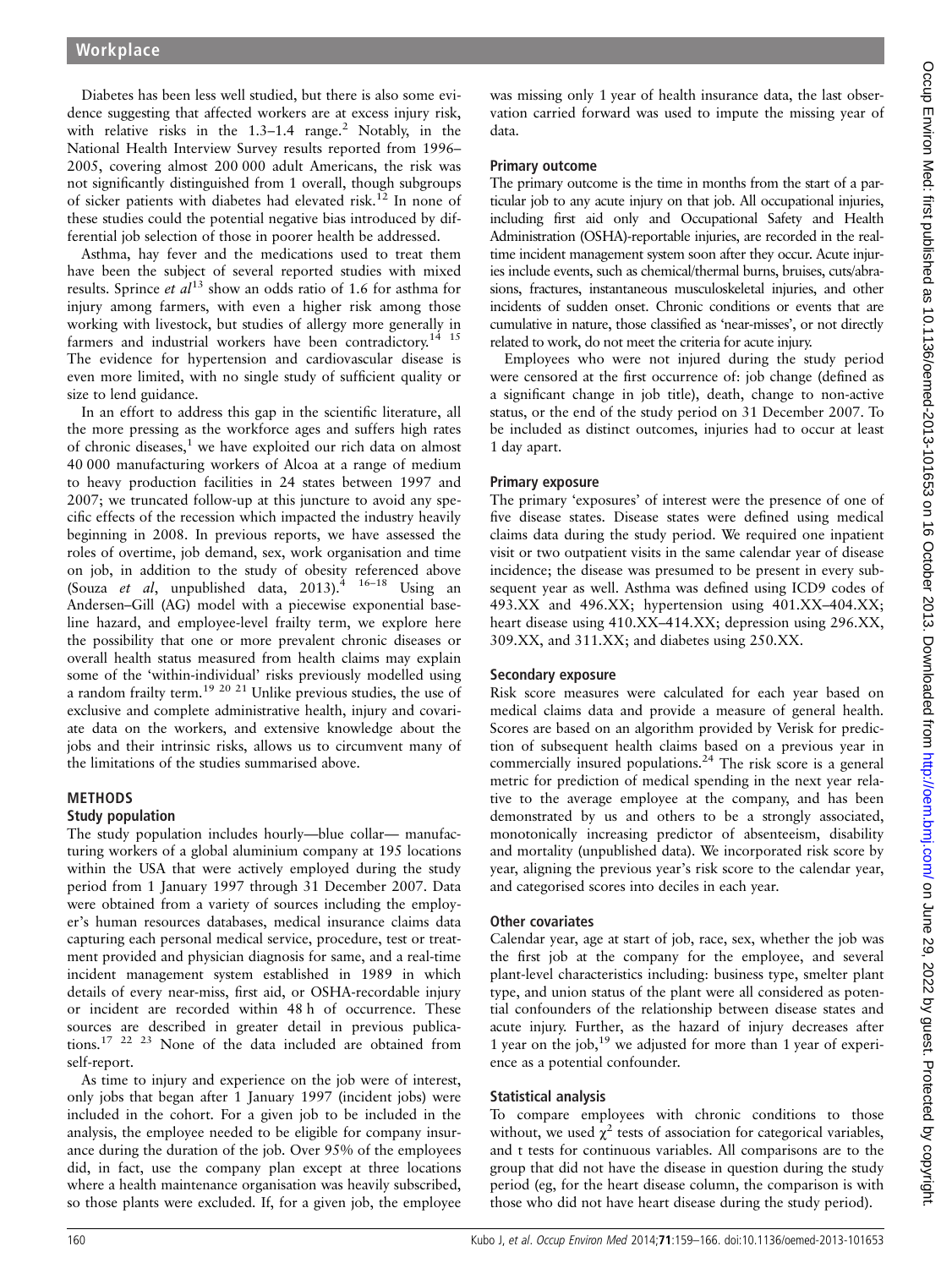#### Models

Survival methods were used to estimate relative rates of injury. Several complicating factors make the more typical Cox proportional hazards (PH) model inappropriate. First, we have recurrent events because we included all injuries for a given person-job. Second, each person was allowed to have multiple jobs, meaning that we potentially have correlation among observations. Finally, based on previous work,<sup>19</sup> we included an indicator for employee experience (12 months on that job) as a covariate. Such a variable is collinear with time, and cannot be included in a Cox PH model.

To address these issues, we used an AG model, which is an extension of Cox PH models. AG models allow for inclusion of multiple events per person (complication 1). $^{25}$  For each model, we included a frailty term per individual which addresses correlation among jobs for the same employee (complication 2).<sup>20 21</sup> Finally, we employed a two-piece exponential hazard with a change of hazard at 12 months (complication 3). Two-piece exponential models are a special case of the Cox PH model; our model assumes a constant baseline hazard from 0–12 months on the job, and a separate constant baseline hazard from 12 months onward.<sup>19 26</sup> Therefore, the final model was an AG model with a piecewise exponential baseline hazard, including a frailty term at the employee level. Calendar year and presence of disease in a year were incorporated in models as time-varying variables. Having more than 1 year of experience was incorporated as a time-varying variable by month.

We fit a series of models; the first (base model) adjusted for calendar year, 1 year of experience on the job, ethnicity, sex, whether the job was the employee's first at the company, the employee's age at the start of the job and whether the plant was a smelter, part of the union, or an original Alcoa business. In the next set of models, we examined the effect of the five diseases separately; here, each disease was included in a separate model. As disease state varied for a given employee by calendar year, these variables are incorporated as time-varying variables. A secondary analysis includes time-varying risk score, but none of the disease-status variables.

## Handling of missing data

We excluded 150 employees from the analysis for the following reasons; sex could not be determined for 48 employees and ethnicity could not be determined for 122 employees. We performed a complete case analysis using all employees who were not missing any variables.

## Sensitivity analyses

We performed a series of sensitivity analyses. First we restricted the outcome to injuries reportable to OSHA (more serious non-first-aid injuries). We also removed the job experience variable from the model, allowing us to fit a more traditional Cox PH model in the AG framework. A further sensitivity analysis restricted disease status to the year of incident disease diagnosis, defined as the year of the first inpatient claim or second of two outpatient claims. In these analyses, person-jobs are excluded if the start of the job occurred before the first diagnoses of a given disease. The final sensitivity analysis considered indicators for the five disease states in the same model to examine each disease of interest adjusted for the presence of the others.

## RESULTS

Table 1 describes the entire cohort, which is comprised of 37 900 distinct employees performing 83 435 jobs at 195

| <b>Table 1</b> Characteristics of the cohort of hourly manufacturing |  |  |
|----------------------------------------------------------------------|--|--|
| workers from 1997 through 2007                                       |  |  |

| <b>Characteristics</b>     | Frequency/<br>count | Percent/mean (SD)<br>median |
|----------------------------|---------------------|-----------------------------|
| Total employees            | 37 900              |                             |
| Total jobs                 | 83 435              |                             |
| <b>Total locations</b>     | 195                 |                             |
| <b>Total injuries</b>      | 17 785              |                             |
| Employee-level             |                     |                             |
| Sex                        |                     |                             |
| Male                       | 30 245              | 79.80                       |
| Female                     | 7655                | 20.20                       |
| Ethnicity/race             |                     |                             |
| American-Indian            | 269                 | 0.71                        |
| Asian/Pacific Islander     | 631                 | 1.66                        |
| Black/African-American     | 5658                | 14.93                       |
| Hispanic/Latino            | 3098                | 8.17                        |
| Caucasian                  | 28 102              | 74.15                       |
| Other/multiple             | 142                 | 0.38                        |
| Job level                  |                     |                             |
| Age at start of job        |                     | 41.21 (10.69) 41.38         |
| Tenure at start of job     |                     | 10.73 (10.68) 6.47          |
| Length of job              |                     | 1.88 (1.92) 1.22            |
| <b>Location level</b>      |                     |                             |
| Original plant             | 46                  | 23.59                       |
| Union plant                | 10                  | 5.13                        |
| Smelter plant              | 9                   | 4.62                        |
| Injury level               |                     |                             |
| <b>Severity</b>            |                     |                             |
| First aid (non-reportable) | 13 078              | 73.53                       |
| <b>Medical treatment</b>   | 2425                | 13.64                       |
| <b>Restricted work</b>     | 2021                | 11.36                       |
| Lost work day              | 261                 | 1.47                        |
| Injury type                |                     |                             |
| Abrasion/scratch           | 1497                | 8.42                        |
| Burn (chemical/thermal)    | 2371                | 13.33                       |
| Contusion/bruise           | 3999                | 22.49                       |
| Foreign body               | 1250                | 7.03                        |
| Laceration/cut             | 3076                | 17.30                       |
| Instantaneous sprain/      | 3515                | 19.76                       |
| strain                     |                     |                             |
| Other                      | 2077                | 11.68                       |

locations in the USA during the observation period. The cohort is largely male (79.8%) and Caucasian (74.2%). On average, employees were 41.2 years old when starting a new job, and had been at the company for 10.7 years. Jobs lasted nearly 2 years on average.

Table 2 presents descriptive statistics for employees who had any of the five diseases during the study period, and those who specifically had heart disease, hypertension, diabetes, depression, or asthma during the study period (non-mutually exclusive). For all diseases except depression, employees who had a disease were older and had a longer tenure at the company than those who did not. For all diseases, job length was significantly longer for those with a disease than for those without the disease. A higher percentage of women had depression and asthma during the study period. For all other diseases, the percentage of women who had the disease was lower. While severity of injury is not associated with most diseases, those with heart disease have a higher percentage of lost work days due to injuries than those without heart disease.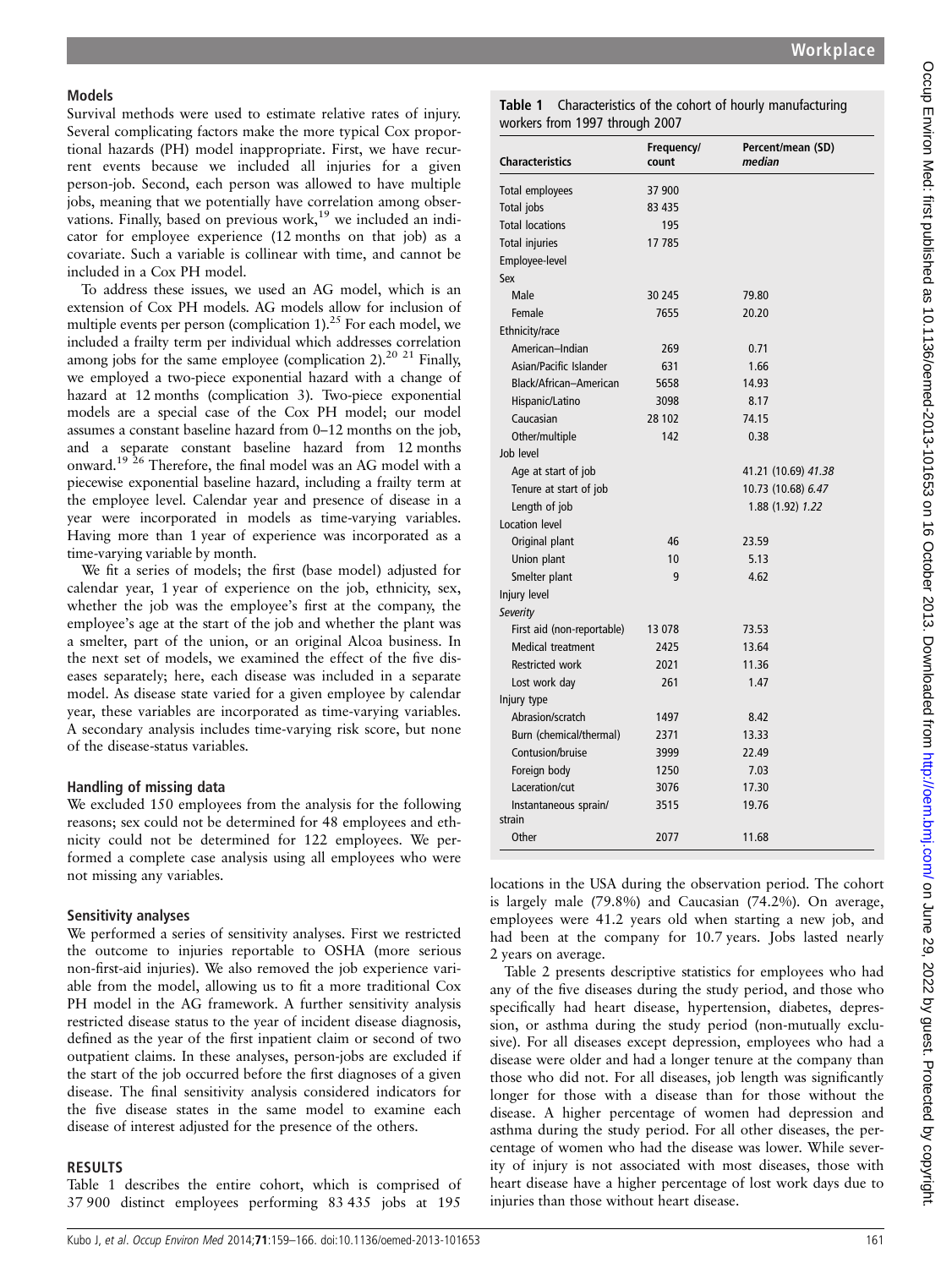| Other                              |  |
|------------------------------------|--|
| *p value less than 0.<br>$***$ $"$ |  |

†Categories of location level variables are not mutually exclusive.

Of the 17 785 injuries that occurred during the study period, the majority were treated with first aid, that is, not reportable to OSHA. Overall, 27 410 (72.3%) employees did not experience an injury during the study period; of the 10 490 employees who experienced an injury 6469

experienced only one injury and 4021 experienced multiple injuries (with a maximum of one employee who had 14 injuries). The most common injury types were contusions and bruises, instantaneous sprains and strains, and lacerations and cuts.





| <b>Characteristics</b>                                  | <b>Heart disease</b> | Hypertension    | <b>Diabetes</b>   | <b>Depression</b> | Asthma          |
|---------------------------------------------------------|----------------------|-----------------|-------------------|-------------------|-----------------|
| Count (%) with each disease                             |                      |                 |                   |                   |                 |
| Total employees (employee had disease ever)             | 1544 (4.07)          | 6715 (17.72)    | 2373 (6.26)       | 1215 (3.21)       | 1127 (2.97)     |
| Total jobs (employee had disease on that job)           | 3701 (4.44)          | 16 223 (19.44)  | 5554 (6.66)       | 3343 (4.01)       | 2871 (3.44)     |
| Total injuries (employee had disease at time of injury) | 695 (3.91)           | 2757 (15.50)    | 1094 (6.15)       | 642 (3.61)        | 537 (3.02)      |
| Employee level (count (%))                              |                      |                 |                   |                   |                 |
| Sex                                                     | p<0.001              | p<0.001         | p<0.001           | p<0.001           | p<0.001         |
| Male                                                    | 1414 (91.58)         | 5524 (82.26)    | 2005 (84.49)      | 846 (69.63)       | 834 (74.00)     |
| Female                                                  | 130 (8.42)           | 1191 (17.74)    | 368 (15.51)       | 369 (30.37)       | 293 (26.00)     |
| Ethnicity/race                                          | p<0.001              | p<0.001         | p<0.001           | p<0.001           | p<0.001         |
| American-Indian                                         | 11(0.71)             | 32 (0.48)       | 12 (0.97)         | 8(0.66)           | 6(0.53)         |
| Asian/Pacific Islander                                  | 8(0.52)              | 67 (1.00)       | 29 (1.22)         | 1(0.08)           | 7(0.62)         |
| Black/African-American                                  | 156 (10.10)          | 1426 (21.24)    | 505 (21.28)       | 107 (8.81)        | 147 (13.04)     |
| Hispanic/Latino                                         | 59 (3.82)            | 283 (4.21)      | 241 (10.16)       | 50 (4.12)         | 72 (6.39)       |
| Caucasian                                               | 1308 (84.72)         | 4887 (72.78)    | 1564 (65.91)      | 1045 (86.01)      | 891 (79.06)     |
| Other/multiple                                          | 2(0.13)              | 20(0.30)        | 11(0.46)          | 4(0.33)           | 4(0.36)         |
| Job level (mean, SD)                                    |                      |                 |                   |                   |                 |
| Age at start of job                                     | 52.36***             | 48.32***        | 49.45***          | 41.18             | 44.62***        |
|                                                         | 6.46                 | 8.74            | 8.60              | 9.51              | 10.08           |
| Tenure at start of job                                  | 20.20***             | $17.12***$      | $18.38***$        | 11.05             | $14.12***$      |
|                                                         | 11.10                | 11.53           | 11.89             | 9.91              | 11.11           |
| Length of job                                           | $2.45***$            | $2.46***$       | $2.47***$         | $1.99**$          | $2.25***$       |
|                                                         | 2.29                 | 2.29            | 2.29              | 2.13              | 2.20            |
| Location level (count (percent))t                       |                      |                 |                   |                   |                 |
| Original plant                                          | $925***$ (59.91)     | 3396*** (50.57) | $1211***$ (51.03) | 662*** (54.49)    | 631 *** (55.99) |
| Union plant                                             | $718***$ (46.50)     | 2564*** (38.18) | 949*** (39.99)    | 478*** (39.34)    | 441*** (39.13)  |
| Smelter plant                                           | $561***$ (36.33)     | 2102*** (31.30) | 746*** (31.44)    | $322***$ (26.50)  | 318*** (28.22)  |
| Injury level (count (percent))                          |                      |                 |                   |                   |                 |
| Severity                                                | $p=0.013$            | $p=0.761$       | $p=0.004$         | p=0.473           | $p=0.426$       |
| First aid (non-reportable)                              | 528 (75.97)          | 2048 (74.28)    | 836 (76.42)       | 487 (75.86)       | 396 (73.74)     |
| Medical treatment                                       | 85 (12.23)           | 364 (13.20)     | 156 (14.26)       | 75 (11.68)        | 67 (12.48)      |
| <b>Restricted work</b>                                  | 64 (9.21)            | 303 (10.99)     | 88 (8.04)         | 70 (10.90)        | 62 (11.55)      |
| Lost work day                                           | 18 (2.59)            | 42 (1.52)       | 14 (1.28)         | 10 (1.56)         | 12(2.23)        |
| Injury type                                             | $p=0.019$            | $p=0.236$       | $p=0.145$         | $p=0.109$         | $p=0.380$       |
| Abrasion/scratch                                        | 77 (11.08)           | 245 (8.89)      | 102 (9.32)        | 64 (9.97)         | 43 (8.01)       |
| Burn (chemical/thermal)                                 | 70 (10.07)           | 340 (12.33)     | 138 (12.61)       | 84 (13.08)        | 68 (12.66)      |
| Contusion/bruise                                        | 148 (21.29)          | 623 (22.60)     | 265 (24.22)       | 151 (23.52)       | 127 (23.65)     |
| Foreign body                                            | 44 (6.33)            | 172 (6.24)      | 71 (6.49)         | 29 (4.52)         | 33(6.15)        |
| Laceration/cut                                          | 119 (17.12)          | 483 (17.52)     | 203 (18.56)       | 100 (15.58)       | 78 (14.53)      |
| Instantaneous sprain/strain                             | 155 (22.30)          | 573 (20.78)     | 211 (19.29)       | 138 (21.50)       | 114 (21.23)     |
| Other                                                   | 82 (11.80)           | 321 (11.64)     | 104 (9.51)        | 76 (11.84)        | 74 (13.78)      |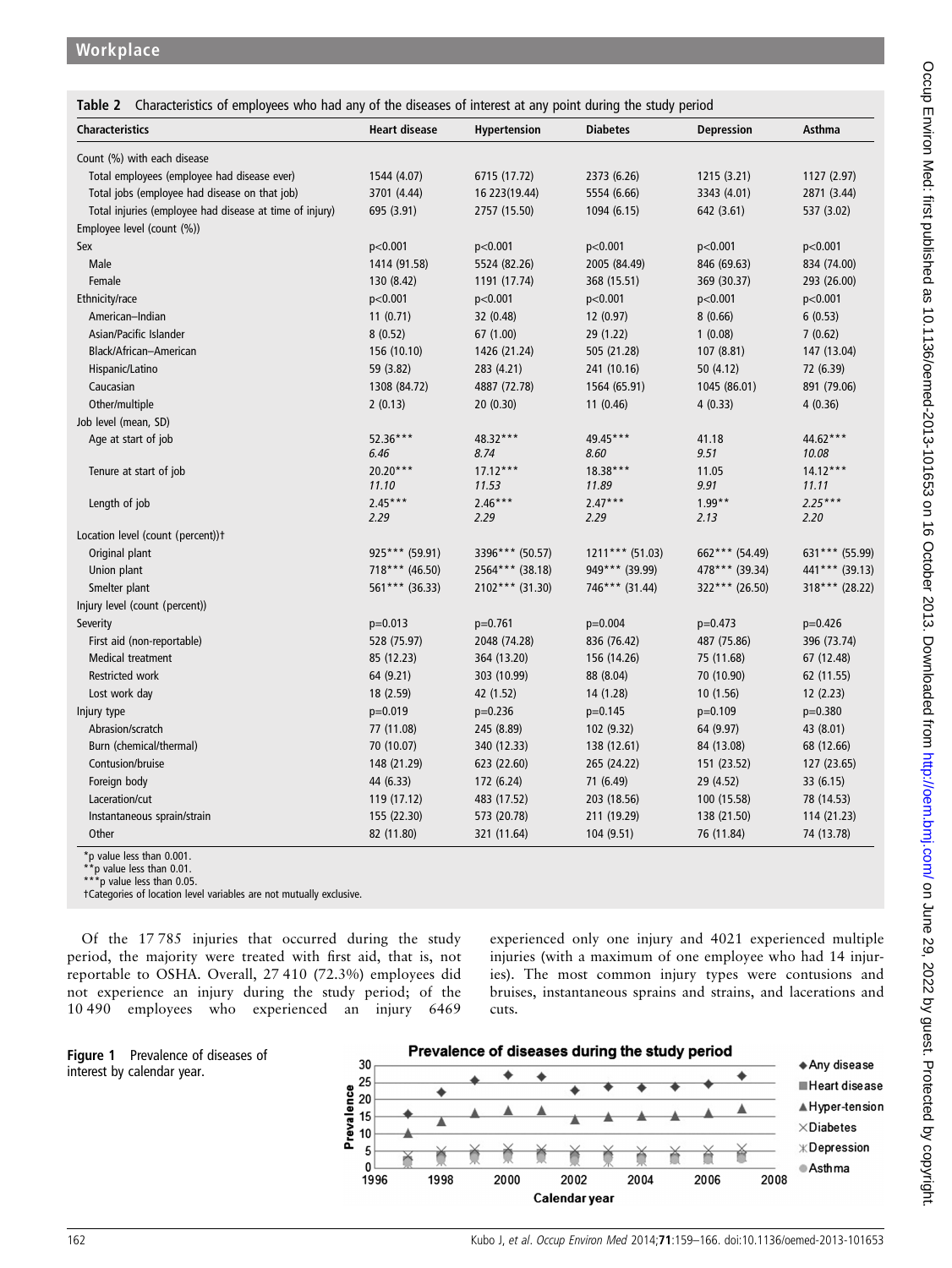| Table 3 | HRs from Andersen–Gill models with piecewise exponential baseline hazard and emplovee-level frailty term of time-varving disease status |  |  |  |  |  |  |  |  |
|---------|-----------------------------------------------------------------------------------------------------------------------------------------|--|--|--|--|--|--|--|--|
|---------|-----------------------------------------------------------------------------------------------------------------------------------------|--|--|--|--|--|--|--|--|

| Variable                                   | <b>Base model</b>                | <b>Heart disease</b>           | Hypertension                   | <b>Diabetes</b>                | <b>Depress-ion</b>               | Asthma                           |
|--------------------------------------------|----------------------------------|--------------------------------|--------------------------------|--------------------------------|----------------------------------|----------------------------------|
|                                            | HR (95% CI) <sup>p value</sup>   | HR (95% CI) <sup>p value</sup> | HR (95% CI) <sup>p value</sup> | HR (95% CI) <sup>p value</sup> | HR (95% CI) <sup>p value</sup>   | HR (95% CI) <sup>p value</sup>   |
| Comorbidities                              |                                  |                                |                                |                                |                                  |                                  |
| Any comorbidity                            |                                  |                                |                                |                                |                                  |                                  |
| Heart disease                              |                                  | 1.23 (1.11 to 1.36)***         |                                |                                |                                  |                                  |
| Hypertension                               |                                  |                                | 0.97 (0.92 to 1.02)            |                                |                                  |                                  |
| <b>Diabetes</b>                            |                                  |                                |                                | 1.17 (1.08 to 1.27)***         |                                  |                                  |
| Depression                                 |                                  |                                |                                |                                | 1.25 (1.12 to 1.38)***           |                                  |
| Asthma                                     |                                  |                                |                                |                                |                                  | 1.14 (1.02 to $1.27$ )*          |
| Calendar year (ref is 1997)                | ***                              | $***$                          | $\star\star\star$              | $***$                          | $***$                            | $\star\star\star$                |
| 1998                                       | 0.94 (0.83 to 1.06)              | 0.93 (0.83 to 1.06)            | $0.94$ (0.83 to 1.06)          | 0.93 (0.83 to 1.06)            | $0.93$ (0.83 to 1.05)            | 0.93 (0.83 to 1.06)              |
| 1999                                       | 0.83 (0.74 to 0.94)              | 0.83 (0.74 to 0.94)            | 0.83 (0.74 to 0.94)            | 0.83 (0.74 to 0.94)            | 0.83 (0.74 to 0.94)              | 0.83 (0.74 to 0.94)              |
| 2000                                       | 0.92 (0.81 to 1.04)              | 0.91 (0.81 to 1.03)            | 0.92 (0.81 to 1.04)            | 0.92 (0.81 to 1.03)            | 0.91 (0.81 to 1.03)              | 0.92 (0.81 to 1.03)              |
| 2001                                       | $0.49$ (0.43 to 0.56)            | $0.49$ (0.43 to 0.55)          | $0.49$ (0.43 to 0.56)          | $0.49$ (0.43 to 0.55)          | $0.49$ (0.43 to 0.55)            | $0.49$ (0.43 to 0.55)            |
| 2002                                       | 0.52 (0.46 to 0.59)              | 0.52 (0.46 to 0.58)            | 0.52 (0.46 to 0.59)            | 0.52 (0.46 to 0.59)            | 0.52 (0.46 to 0.58)              | 0.52 (0.46 to 0.59)              |
| 2003                                       | 0.48 (0.43 to 0.54)              | 0.48 (0.42 to 0.54)            | 0.48 (0.43 to 0.55)            | 0.48 (0.42 to 0.54)            | 0.48 (0.42 to 0.54)              | 0.48 (0.42 to 0.54)              |
| 2004                                       | $0.55$ (0.48 to 0.62)            | $0.54$ (0.48 to 0.62)          | $0.55$ (0.49 to 0.62)          | $0.54$ (0.48 to 0.62)          | $0.54$ (0.48 to 0.61)            | $0.55$ (0.48 to 0.62)            |
| 2005                                       | 0.57 (0.50 to 0.64)              | 0.57 (0.50 to 0.64)            | 0.57 (0.50 to 0.64)            | 0.57 (0.50 to 0.64)            | 0.56 (0.50 to 0.64)              | 0.57 (0.50 to 0.64)              |
| 2006                                       | 0.50 (0.44 to 0.56)              | 0.50 (0.44 to 0.56)            | $0.50$ (0.44 to 0.56)          | $0.50$ (0.44 to 0.56)          | $0.49$ (0.44 to 0.56)            | $0.50$ (0.44 to 0.56)            |
| 2007                                       | $0.47$ (0.42 to 0.53)            | $0.47$ (0.41 to 0.53)          | $0.47$ (0.42 to 0.53)          | $0.47$ (0.41 to 0.53)          | $0.47$ (0.41 to 0.53)            | $0.47$ (0.41 to 0.53)            |
| First 12 months on the job (inexperienced) | 1.22 (1.17 to 1.26)***           | 1.22 (1.18 to 1.26)***         | 1.21 (1.17 to 1.26)***         | 1.22 (1.18 to 1.26)***         | 1.22 (1.18 to 1.26)***           | 1.22 (1.18 to 1.26)***           |
| Non-white ethnicity                        | 1.05 $(1.00 \text{ to } 1.10)^*$ | 1.05 (1.00 to 1.10)*           | 1.05 (1.00 to 1.10)            | 1.04 (0.99 to 1.09)            | 1.05 $(1.00 \text{ to } 1.10)^*$ | 1.05 $(1.00 \text{ to } 1.10)^*$ |
| Male gender                                | $0.74$ (0.70 to 0.78)***         | 0.73 (0.70 to 0.77)***         | 0.74 (0.70 to 0.78)*           | 0.74 (0.70 to 0.77)***         | $0.74$ (0.71 to 0.78)***         | 0.74 (0.70 to 0.78)***           |
| First job at company                       | 1.01 (0.96 to 1.06)              | 1.01 (0.96 to 1.06)            | 1.01 (0.96 to 1.06)            | 1.01 (0.96 to 1.06)            | 1.01 (0.96 to 1.06)              | 1.01 (0.96 to 1.06)              |
| Age at start of job                        | 0.98 (0.98 to 0.98)***           | 0.98 (0.98 to 0.98)***         | 0.98 (0.98 to 0.98)***         | 0.98 (0.98 to 0.98)***         | 0.98 (0.98 to 0.98)***           | 0.98 (0.98 to 0.98)***           |
| Smelter plant                              | 1.40 (1.33 to 1.47)***           | 1.40 (1.33 to 1.47)***         | 1.40 (1.33 to 1.47)***         | 1.40 (1.33 to 1.47)***         | 1.40 (1.33 to 1.47)***           | 1.40 (1.33 to 1.47)***           |
| Union plant                                | 1.52 (1.42 to 1.63)***           | 1.52 (1.42 to 1.64)***         | 1.52 (1.41 to 1.63)***         | 1.52 (1.41 to 1.63)***         | 1.52 (1.41 to 1.63)***           | 1.52 (1.42 to 1.64)***           |
| Original plant                             | 1.05 (0.98 to 1.12)              | 1.05 (0.98 to 1.12)            | 1.05 (0.98 to 1.12)            | 1.05 (0.98 to 1.12)            | 1.05 (0.98 to 1.12)              | 1.05 (0.98 to 1.12)              |
| Frailty at employee level                  | $0.99$ (0.94 to 1.05)            | 0.99 (0.94 to 1.05)            | 0.99 (0.94 to 1.05)            | $0.99$ (0.93 to 1.05)          | $0.99$ (0.93 to 1.05)            | 0.99 (0.94 to 1.05)              |

\* p Value less than 0.001. \*\* p Value less than 0.01. \*\*\*p Value less than 0.05.

 $\overline{5}$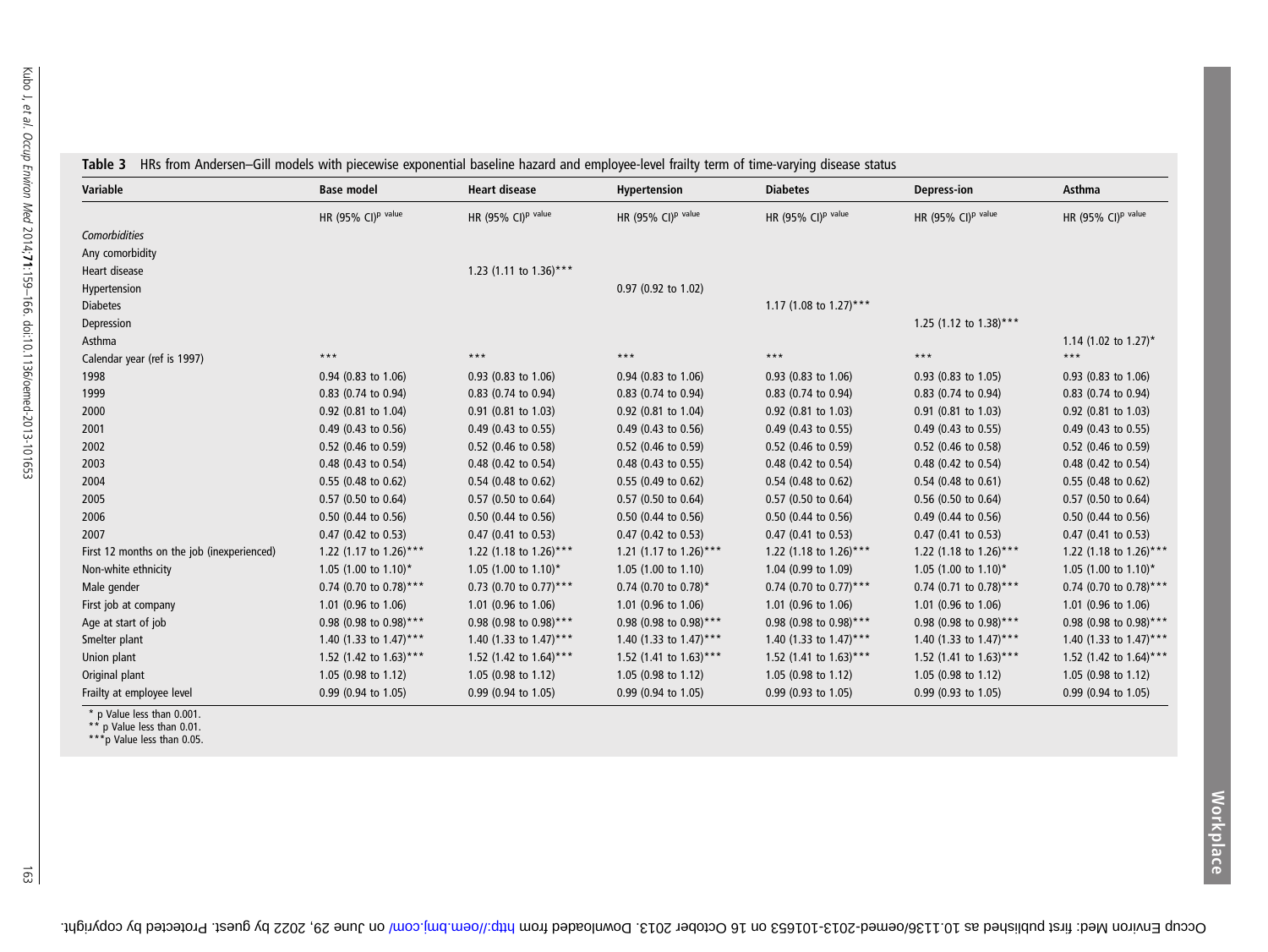| <b>Table 4</b> HRs from Andersen Gill models with piecewise    |
|----------------------------------------------------------------|
| exponential baseline hazard and employee-level frailty term of |
| time-varying risk score                                        |

| <b>Risk score</b>     | <b>HR</b> | 95% CI       | p Value |
|-----------------------|-----------|--------------|---------|
| Risk score decile (%) |           |              | < 0.001 |
| $0 - 10$              | Ref       |              |         |
| $10 - 20$             | 1.11      | 1.03 to 1.20 |         |
| $20 - 30$             | 1.07      | 0.99 to 1.15 |         |
| $30 - 40$             | 1.04      | 0.97 to 1.12 |         |
| $40 - 50$             | 1.13      | 1.05 to 1.22 |         |
| $50 - 60$             | 1.15      | 1.07 to 1.24 |         |
| $60 - 70$             | 1.20      | 1.11 to 1.30 |         |
| $70 - 80$             | 1.29      | 1.19 to 1.39 |         |
| $80 - 90$             | 1.25      | 1.15 to 1.35 |         |
| $90 - 100$            | 1.32      | 1.22 to 1.43 |         |
|                       |           |              |         |

All models are adjusted for calendar year, experience on the job, gender, ethnicity, whether the job was the first at the company, employee's age at the start of the job, whether the plant was a smelter, whether the plant was a union plant, whether the plant was an original company plant, and a frailty term at the employee level.

Figure 1 depicts the prevalence of each disease by calendar year. All diseases exhibit an increase from 1997 through 2001, a slight drop in 2002, and a gradual increase from 2003 through 2007; these trends likely reflect the very low rate of turnover in an aging workforce, combined with a group of plant acquisitions which joined the cohort in 2001. One-third of employees were diagnosed with at least one of the five considered comorbid conditions at some point during the study period. The most common comorbidity was hypertension; presence of comorbidities in this cohort was similar to prevalence of comorbidities in the general population.<sup>27</sup>

In the first model, calendar year is significantly associated with acute injury  $(p<0.001)$  (table 3). Compared to 1997, hazard of acute injury decreased significantly starting in 2001. Factors associated with increased hazard of acute injury include non-white race, female sex, younger age, working at a smelter plant, working at a union plant, and having less than

| Table 5 |  |  | Sensitivity analysis of reportable injuries only |  |
|---------|--|--|--------------------------------------------------|--|
|---------|--|--|--------------------------------------------------|--|

| <b>Prevalent disease</b> | HR        | 95% CI       | p Value |
|--------------------------|-----------|--------------|---------|
| Heart disease            | 1.02      | 0.86 to 1.20 | 0.843   |
| Hypertension             | 0.92      | 0.84 to 1.00 | 0.058   |
| <b>Diabetes</b>          | 1.00      | 0.87 to 1.14 | 0.968   |
| Depression               | 1.18      | 0.99 to 1.40 | 0.065   |
| Asthma                   | 1.12      | 0.94 to 1.34 | 0.213   |
| <b>Risk score</b>        | <b>HR</b> | 95% CI       | p Value |
| Risk score decile (%)    |           |              | < 0.001 |
| $0 - 10$                 | Ref       |              |         |
| $10 - 20$                | 1.07      | 0.93 to 1.22 |         |
| $20 - 30$                | 1.04      | 0.91 to 1.20 |         |
| $30 - 40$                | 1.09      | 0.95 to 1.26 |         |
| $40 - 50$                | 1.14      | 0.99 to 1.31 |         |
| $50 - 60$                | 1.26      | 1.10 to 1.45 |         |
| $60 - 70$                | 1.25      | 1.09 to 1.45 |         |
| $70 - 80$                | 1.22      | 1.06 to 1.42 |         |
| $80 - 90$                | 1.34      | 1.16 to 1.55 |         |
| 90-100%                  | 1.37      | 1.18 to 1.58 |         |
|                          |           |              |         |

1 year of experience on the job as previously shown in this workforce.

When modelled individually, presence of heart disease increased the hazard of injury by 23% (HR 1.23, 95% CI 1.11 to 1.36, p<0.001), presence of diabetes increased hazard of injury by 17% (HR 1.17, 95% CI 1.08 to 1.27, p < 0.001), presence of depression increased the hazard of injury by 25% (HR 1.25, 95% CI 1.12 to 1.38, p<0.001), and presence of asthma increased the hazard of injury by 14% (HR 1.14, 95% CI 1.02 to 1.27, p=0.021). Hazard of injury did not differ significantly by presence of hypertension. Estimates for calendar year, age, sex, race, first job at company, smelter plant, union plant, and original plant did not change significantly when we adjusted for presence of comorbidities.

In secondary analyses, risk score decile was a significant predictor of acute injury  $(p<0.001)$  (table 4). Increasing by one decile carried an increase in hazard of 3% (HR 1.03, 95% CI 1.02 to 1.04, p<0.001). Compared with the lowest decile of risk score, those with the highest decile of risk score had an increased hazard of injury of 32% (HR 1.32, 95% CI 1.22 to 1.43).

In sensitivity analyses restricted to reportable injuries, only depression was borderline significantly associated with increased hazard of reportable injury ( $p=0.065$ ); all the other HRs were close to 1. Risk score decile, however, remained a consistent and significant predictor of reportable injury ( $p < 0.001$ ) (table 5). Increasing by one decile resulted in a 4% increase in hazard of reportable injury (HR 1.04 m 95% CI 1.02 to 1.05, p<0.001).

A sensitivity analysis employing Cox PH models was also performed. In these models, the frailty term and experience on the job were removed. Results when all prevalent cases were included are unchanged from the main analysis (table 6, top panel). When only incident cases of disease (diagnosis after the start of a job) are included, results are virtually identical to the prevalence classification model (table 6, middle panel). A further sensitivity analysis incorporated the five indicators for presence of each disease state in the same model. Results and interpretation are unchanged using this model (table 6, bottom panel).

## **DISCUSSION**

Our results, including the several sensitivity analyses, suggest that chronic heart and lung disease, diabetes and depression confer mild increased risk of acute occupational injury. Moreover, the analyses suggest that those with more health problems, or more severe ones as indicated by the general risk score, are at progressively higher risk for injuries of both first aid and more serious categories.

There are limitations to our observations that must be considered before interpreting these results. Most notably, although we control for general work environment, and are operating in a setting in which job comparability is known, we are unable to adjust for specific physical or psychosocial job demands. Although such data are available for a portion of our overall cohort<sup>28</sup> (Souza *et al*, unpublished data, 2013), they are unavailable for many of the locations, so we cannot be certain that there is not some confounding by actual job demand. That said, it is far more likely that sicker workers have either been assigned, or have chosen jobs with *fewer* physical demands; indeed, because of workplace policy, many with cardiovascular risks are excluded from hot jobs, and ongoing studies of dust suggest that those with diabetes, and ischaemic heart disease have less exposure to dust after diagnosis. This suggests that, if anything, this bias likely results in underestimation of the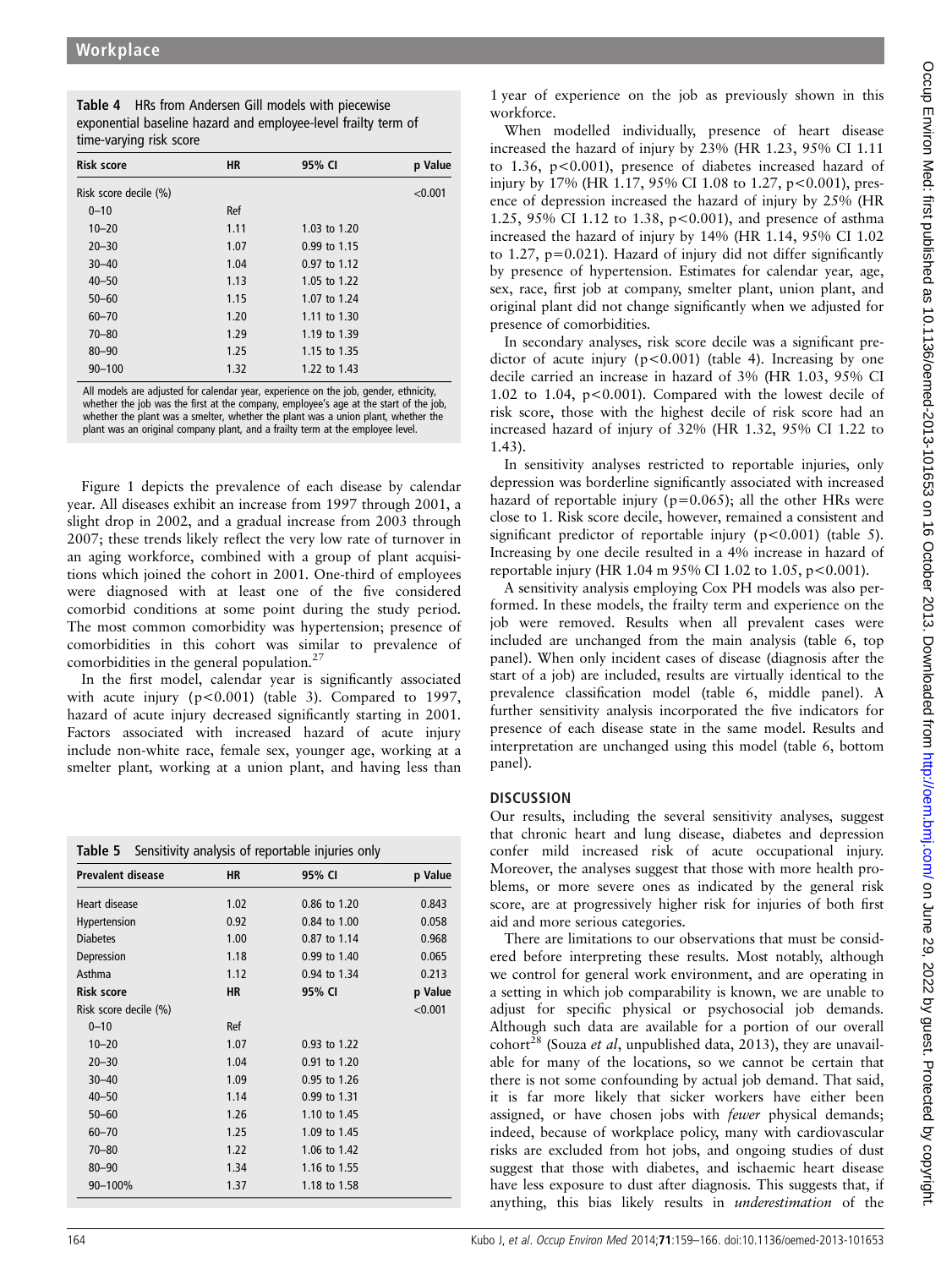|                                                                                                                    |  |  | Table 6 Sensitivity analyses: The top panel shows the HRs using Cox proportional hazards models without frailty term, not adjusted for |  |
|--------------------------------------------------------------------------------------------------------------------|--|--|----------------------------------------------------------------------------------------------------------------------------------------|--|
| experience on the job. The bottom panel shows the HRs using incident rather than prevalent disease as the exposure |  |  |                                                                                                                                        |  |

| <b>Prevalent disease</b> | <b>HR</b>                                                                                                           | 95% CI       | p Value |
|--------------------------|---------------------------------------------------------------------------------------------------------------------|--------------|---------|
| Heart disease            | 1.23                                                                                                                | 1.14 to 1.33 | < 0.001 |
| Hypertension             | 0.98                                                                                                                | 0.94 to 1.03 | 0.444   |
| <b>Diabetes</b>          | 1.19                                                                                                                | 1.12 to 1.27 | $-.001$ |
| Depression               | 1.31                                                                                                                | 1.21 to 1.41 | $-.001$ |
| Asthma                   | 1.14                                                                                                                | 1.04 to 1.24 | 0.003   |
|                          | Cox proportional hazards model. Results when all prevalent cases were included are unchanged from the main analysis |              |         |
| Incident disease         | <b>HR</b>                                                                                                           | 95% CI       | p Value |

| ilitiuelli uisease              | пn   | <b>3370 CL</b> | p value |
|---------------------------------|------|----------------|---------|
| Heart disease (n=80 881 jobs)   | 1.34 | 1.17 to 1.52   | < 0.001 |
| Hypertension ( $n=74$ 613 jobs) | 0.98 | 0.92 to 1.06   | 0.667   |
| Diabetes ( $n=79896$ jobs)      | 1.18 | 1.06 to 1.31   | 0.003   |
| Depression (n=81 049 jobs)      | 1.28 | 1.12 to 1.47   | < 0.001 |
| Asthma $(n=81 107 jobs)$        | 1.24 | 1.08 to 1.44   | 0.003   |

Here any employee-job with a disease diagnosis before the start of the job was excluded from analysis separately for each disease. All models are adjusted for calendar year, experience on the job, gender, ethnicity, whether the job was the first at the company, employee's age at the start of the job, whether the plant was a smelter, whether the plant was a union plant, whether the plant was an original company plant, and a frailty term at the employee level

| <b>Prevalent disease</b> | <b>HR</b> | 95% CI       | p Value |  |
|--------------------------|-----------|--------------|---------|--|
| Heart disease            | 1.21      | 1.10 to 1.34 | < 0.001 |  |
| Hypertension             | 0.95      | 0.90 to 1.01 | 0.077   |  |
| <b>Diabetes</b>          | 1.17      | 1.08 to 1.26 | < 0.001 |  |
| Depression               | 1.25      | 1.13 to 1.38 | < 0.001 |  |
| Asthma                   | 1.12      | 1.01 to 1.26 | 0.040   |  |

Model incorporating variables for presence of all five disease states in the same model.

All models are adjusted for calendar year, experience on the job, gender, ethnicity, whether the job was the first at the company, employee's age at the start of the job, whether the plant was a smelter, whether the plant was a union plant, whether the plant was an original company plant, and a frailty term at the employee level.

association, and may explain the weaker associations evident in the substudy of reportable injuries.

Our study may also suffer from data quality limitations. We have not individually normalised injury rates for actual hours worked per employee during each year; from a previous study, we know that large numbers of workers put in more than 40 or even 60 h a week.<sup>16</sup> As with possible job differences, however, it is unlikely those with chronic disease worked, on average, longer than those without, so this bias too is far more likely to result in underestimate of the effect size. Although all our data are administrative, and maintained for business purposes, we cannot exclude the possibility that some of our results could spuriously emerge from incomplete reporting of both injuries and health; despite routine screening at work, we have evidence that men discovered at work to have hypertension or asthma, for example, often delay seeking medical attention<sup>22</sup> <sup>29</sup> rendering our classification flawed. We have no reason, however, to expect such behaviour would be differential with respect to subsequent injury. Likewise, although previous work with these data has been reassuring, concerns about differential reporting of injuries, especially the more minor first aid injuries, could distort the association between injury and health; the direction of such a bias is ambiguous. Since we are relying on medical claims data, we do not have direct clinical information on disease severity—for example test results—other than by means of our summary risk scores, which integrate all the claims data into a single rating.

The possibility that some or all of our observed association between injury and chronic disease might be due to confounding by social status has not been directly excluded; indeed there is evidence of a relationship even with the hourly workers of

higher rates of hypertension among those with lower ranking jobs.<sup>30</sup> However, previous injury analyses have not shown any relationship between job 'grade' and injury risk once other risks, such as tenure, time on job, age and job demand are accounted for directly, reducing this concern. It must be kept in mind, too, that while the Alcoa workforce is very diverse ethnically and geographically, the effects of health on injury may be somehow unique to the aluminium industry, or to the unique safety culture of our study company; we note only the general consistency of the result with previous literature but also our hypothesis that sensory impairment, whether from disease or its treatment, might place an industrial worker at excess risk of acute injury. In this regard, it is somewhat reassuring that effects are seen for the symptomatic disorders, such as diabetes or asthma, but not hypertension.

Balancing these limitations against our study strengths—rich, prospectively obtained administrative data from multiple sites over many years—our results suggest that each of the major chronic conditions of a priori interest, save hypertension, increases risk for injury in the year of initial recognition (incidence) and thereafter. Moreover, there appears to be a monotonic rise in risk as one ascends in overall health-insurance risk category; the highest decile having about a one-third higher risk than the bottom decile, possibly an underestimate for the reasons highlighted above. While we could offer various diseasespecific hypotheses that might explain the observations, and cannot discount that such specific mechanisms may come to light with further study, the consistency in magnitude and direction across conditions suggest some more non-specific pathway or pathways are most likely at play including such factors as fatigue induced by disease or its treatments, common unifying